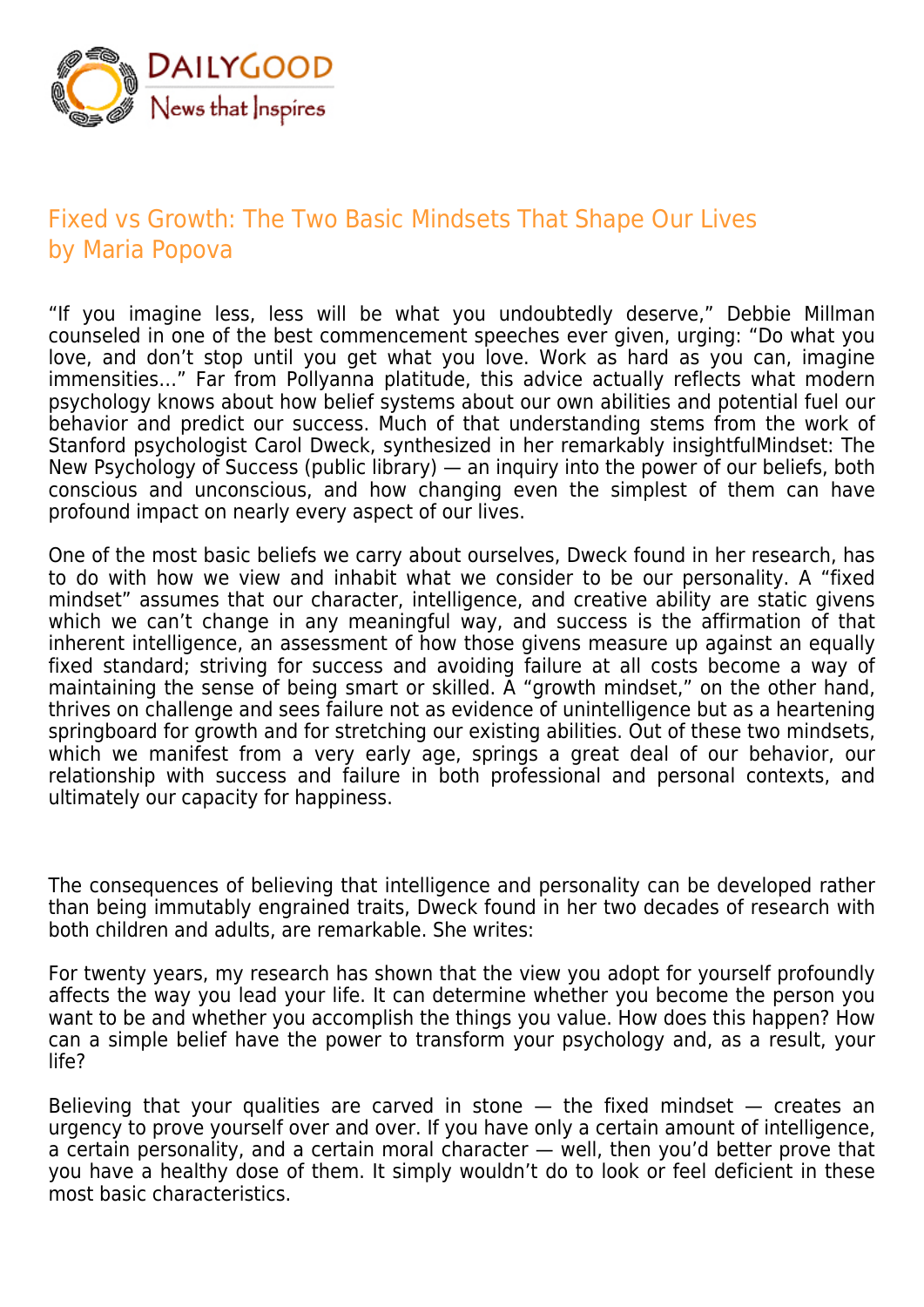I've seen so many people with this one consuming goal of proving themselves — in the classroom, in their careers, and in their relationships. Every situation calls for a confirmation of their intelligence, personality, or character. Every situation is evaluated:Will I succeed or fail? Will I look smart or dumb? Will I be accepted or rejected? Will I feel like a winner or a loser? . . .

There's another mindset in which these traits are not simply a hand you're dealt and have to live with, always trying to convince yourself and others that you have a royal flush when you're secretly worried it's a pair of tens. In this mindset, the hand you're dealt is just the starting point for development. This growth mindset is based on the belief that your basic qualities are things you can cultivate through your efforts. Although people may differ in every which way — in their initial talents and aptitudes, interests, or temperaments — everyone can change and grow through application and experience.

Do people with this mindset believe that anyone can be anything, that anyone with proper motivation or education can become Einstein or Beethoven? No, but they believe that a person's true potential is unknown (and unknowable); that it's impossible to foresee what can be accomplished with years of passion, toil, and training.

At the heart of what makes the "growth mindset" so winsome, Dweck found, is that it creates a passion for learning rather than a hunger for approval. Its hallmark is the conviction that human qualities like intelligence and creativity, and even relational capacities like love and friendship, can be cultivated through effort and deliberate practice. Not only are people with this mindset not discouraged by failure, but they don't actually see themselves as failing in those situations — they see themselves as learning. Dweck writes:

Why waste time proving over and over how great you are, when you could be getting better? Why hide deficiencies instead of overcoming them? Why look for friends or partners who will just shore up your self-esteem instead of ones who will also challenge you to grow? And why seek out the tried and true, instead of experiences that will stretch you? The passion for stretching yourself and sticking to it, even (or especially) when it's not going well, is the hallmark of the growth mindset. This is the mindset that allows people to thrive during some of the most challenging times in their lives.

This idea, of course, isn't new — if anything, it's the fodder of self-help books and vacant "You can do anything!" platitudes. What makes Dweck's work different, however, is that it is rooted in rigorous research on how the mind  $-$  especially the developing mind  $$ works, identifying not only the core drivers of those mindsets but also how they can be reprogrammed.

Dweck and her team found that people with the fixed mindset see risk and effort as potential giveaways of their inadequacies, revealing that they come up short in some way. But the relationship between mindset and effort is a two-way street:

It's not just that some people happen to recognize the value of challenging themselves and the importance of effort. Our research has shown that this comes directly from the growth mindset. When we teach people the growth mindset, with its focus on development, these ideas about challenge and effort follow. . . .

As you begin to understand the fixed and growth mindsets, you will see exactly how one thing leads to another—how a belief that your qualities are carved in stone leads to a host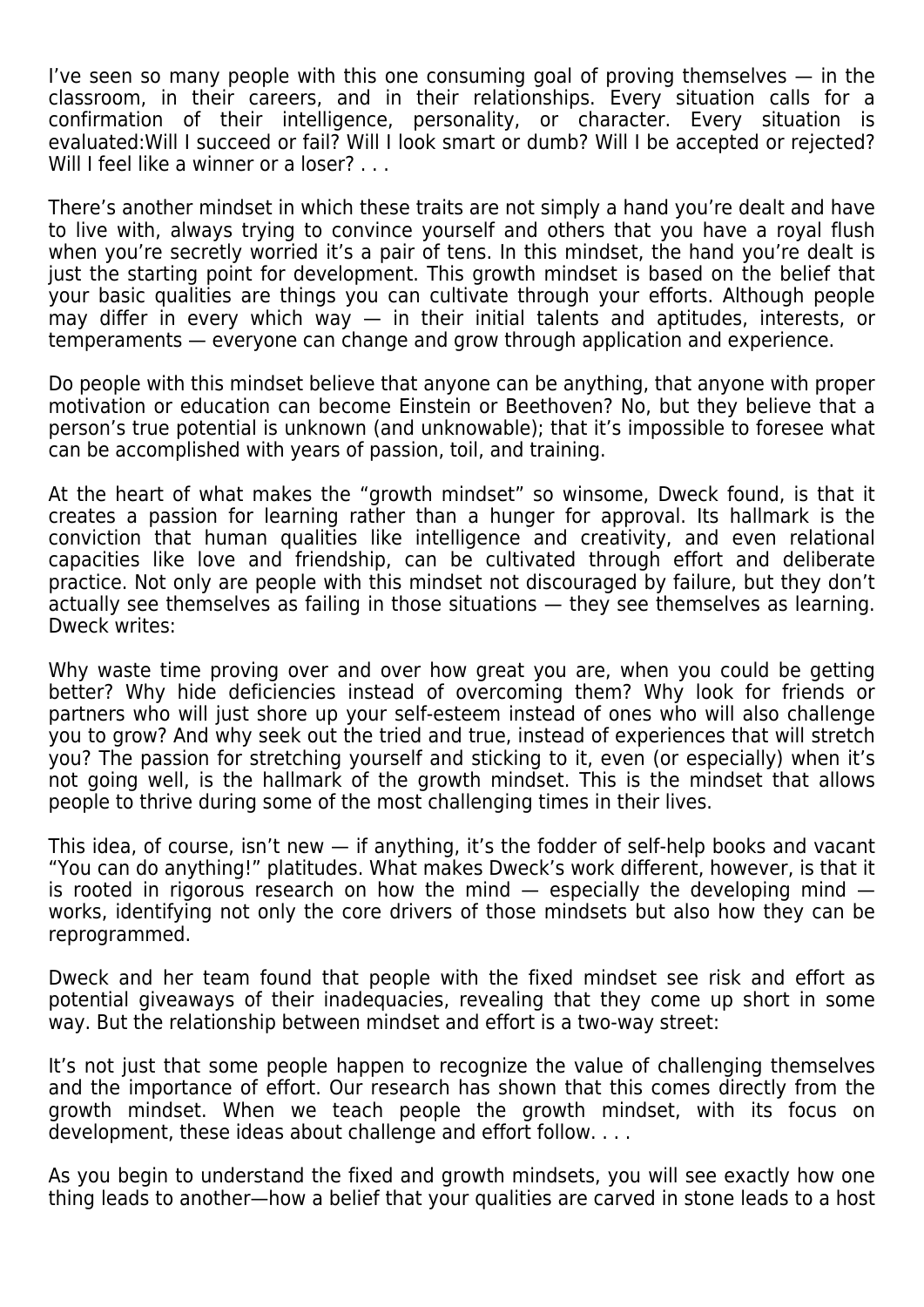of thoughts and actions, and how a belief that your qualities can be cultivated leads to a host of different thoughts and actions, taking you down an entirely different road.

The mindsets change what people strive for and what they see as success. . . they change the definition, significance, and impact of failure. . . they change the deepest meaning of effort.

Dweck cites a poll of 143 creativity researchers, who concurred that the number-one trait underpinning creative achievement is precisely the kind of resilience and fail-forward perseverance attributed to the growth mindset. She writes:

When you enter a mindset, you enter a new world. In one world — the world of fixed traits — success is about proving you're smart or talented. Validating yourself. In the other the world of changing qualities — it's about stretching yourself to learn something new. Developing yourself.

In one world, failure is about having a setback. Getting a bad grade. Losing a tournament. Getting fired. Getting rejected. It means you're not smart or talented. In the other world, failure is about not growing. Not reaching for the things you value. It means you're not fulfilling your potential.

In one world, effort is a bad thing. It, like failure, means you're not smart or talented. If you were, you wouldn't need effort. In the other world, effort is what makes you smart or talented.

But her most remarkable research, which has informed present theories of why presence is more important than praise in teaching children to cultivate a healthy relationship with achievement, explores how these mindsets are born — they form, it turns out, very early in life. In one seminal study, Dweck and her colleagues offered four-year-olds a choice: They could either redo an easy jigsaw puzzle, or try a harder one. Even these young children conformed to the characteristics of one of the two mindsets — those with "fixed" mentality stayed on the safe side, choosing the easier puzzles that would affirm their existing ability, articulating to the researchers their belief that smart kids don't make mistakes; those with the "growth" mindset thought it an odd choice to begin with, perplexed why anyone would want to do the same puzzle over and over if they aren't learning anything new. In other words, the fixed-mindset kids wanted to make sure they succeeded in order to seem smart, whereas the growth-mindset ones wanted to stretch themselves, for their definition of success was about becoming smarter.

Dweck quotes one seventh-grade girl, who captured the difference beautifully:

I think intelligence is something you have to work for … it isn't just given to you.… Most kids, if they're not sure of an answer, will not raise their hand to answer the question. But what I usually do is raise my hand, because if I'm wrong, then my mistake will be corrected. Or I will raise my hand and say, 'How would this be solved?' or 'I don't get this. Can you help me?' Just by doing that I'm increasing my intelligence.

Things got even more interesting when Dweck brought people into Columbia's brain-wave lab to study how their brains behaved as they answered difficult questions and received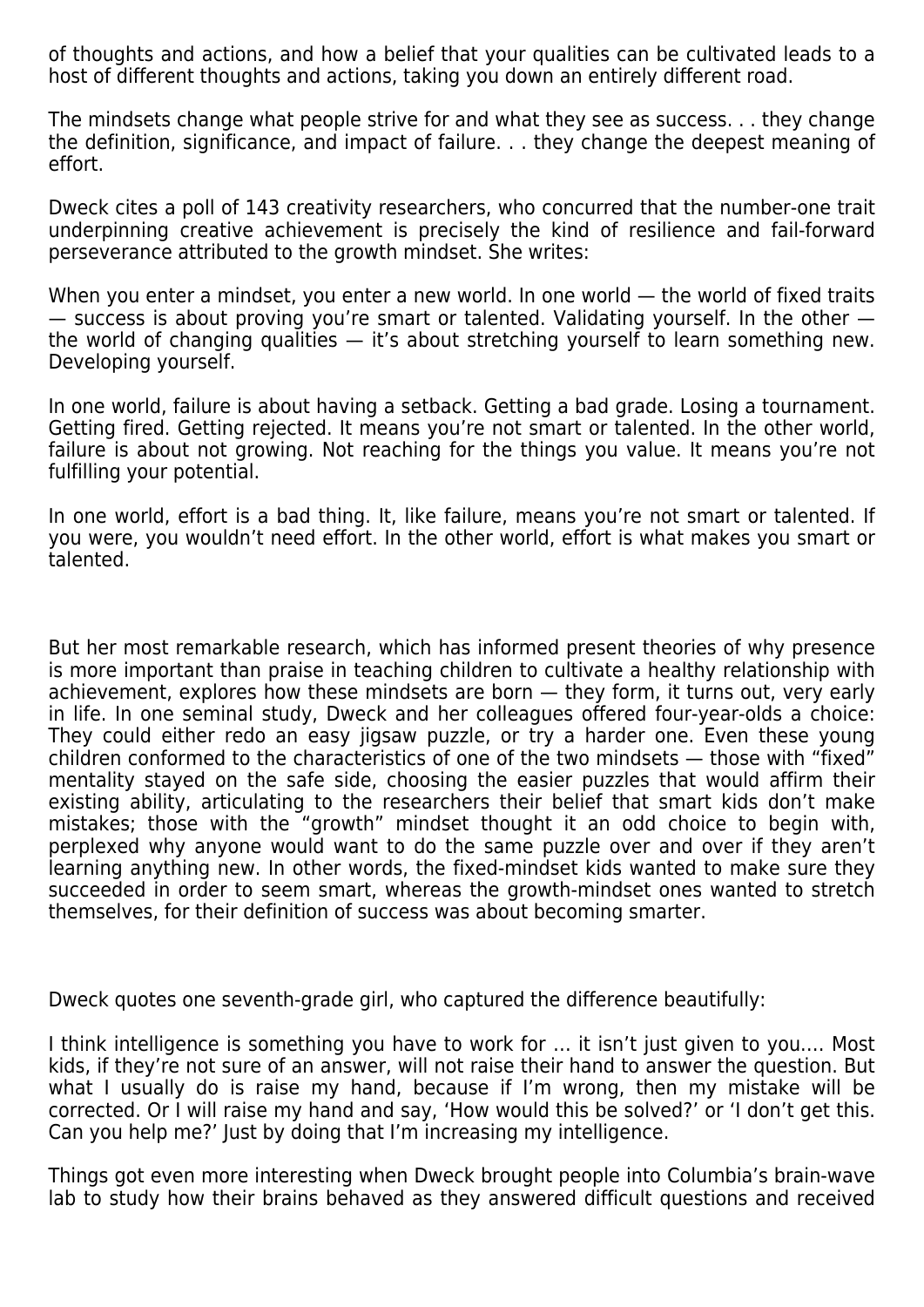feedback. What she found was that those with a fixed mindset were only interested in hearing feedback that reflected directly on their present ability, but tuned out information that could help them learn and improve. They even showed no interest in hearing the right answer when they had gotten a question wrong, because they had already filed it away in the failure category. Those with a growth mindset, on the other hand, were keenly attentive to information that could help them expand their existing knowledge and skill, regardless of whether they'd gotten the question right or wrong — in other words, their priority was learning, not the binary trap of success and failure.

These findings are especially important in education and how we, as a culture, assess intelligence. In another study of hundreds of students, mostly adolescents, Dweck and her colleagues gave each ten fairly challenging problems from a nonverbal IQ test, then praised the student for his or her performance — most had done pretty well. But they offered two types of praise: Some students were told "Wow, you got [X many] right. That's a really good score. You must be smart at this," while others, "Wow, you got [X many] right. That's a really good score. You must have worked really hard." In other words, some were praised for ability and others for effort. The findings, at this point, are unsurprising yet jarring:

The ability praise pushed students right into the fixed mindset, and they showed all the signs of it, too: When we gave them a choice, they rejected a challenging new task that they could learn from. They didn't want to do anything that could expose their flaws and call into question their talent.

In contrast, when students were praised for effort, 90 percent of them wanted the challenging new task that they could learn from.

The most interesting part, however, is what happened next: When Dweck and her colleagues gave the students a subsequent set of harder problems, on which the students didn't do so well. Suddenly, the ability-praised kids thought they weren't so smart or gifted after all. Dweck puts it poignantly:

If success had meant they were intelligent, then less-than-success meant they were deficient.

But for the effort-praised kids, the difficulty was simply an indication that they had to put in more effort, not a sign of failure or a reflection of their poor intellect. Perhaps most importantly, the two mindsets also impacted the kids' level of enjoyment — everyone enjoyed the first round of easier questions, which most kids got right, but as soon as the questions got more challenging, the ability-praised kids no longer had any fun, while the effort-praised ones not only still enjoyed the problems but even said that the more challenging, the more fun. The latter also had significant improvements in their performance as the problems got harder, while the former kept getting worse and worse, as if discouraged by their own success-or-failure mindset.

It gets better  $-$  or worse, depending on how we look at it: The most unsettling finding came after the IQ questions were completed, when the researchers asked the kids to write private letters to their peers relaying the experience, including a space for reporting their scores on the problems. To Dweck's devastation, the most toxic byproduct of the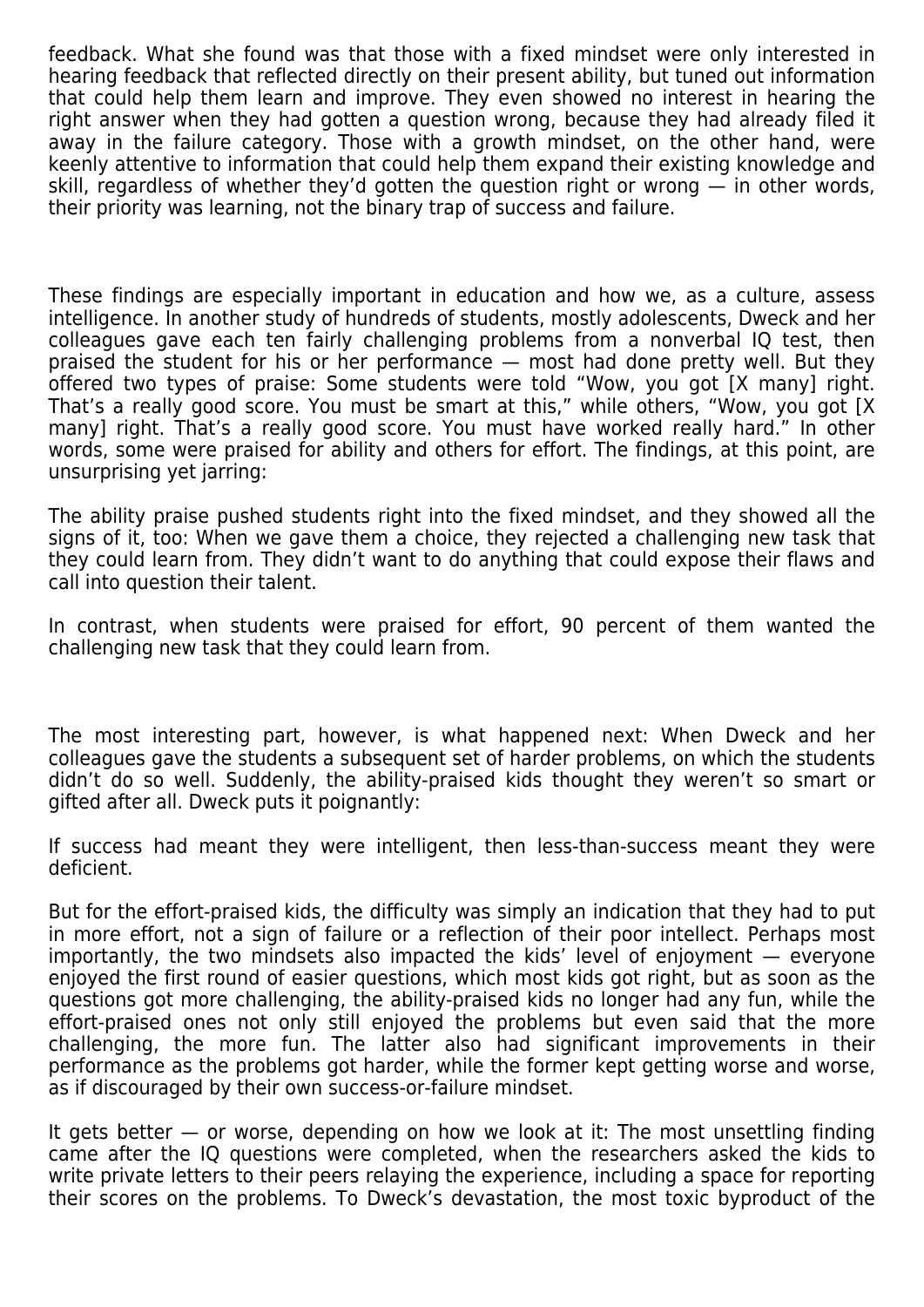fixed mindset turned out to be dishonesty: Forty percent of the ability-praised kids lied about their scores, inflating them to look more successful. She laments:

In the fixed mindset, imperfections are shameful  $-$  especially if you're talented  $-$  so they lied them away. What's so alarming is that we took ordinary children and made them into liars, simply by telling them they were smart.

This illustrates the key difference between the two mindsets — for those with a growth one, "personal success is when you work your hardest to become your best," whereas for those with a fixed one, "success is about establishing their superiority, pure and simple. Being that somebody who is worthier than the nobodies." For the latter, setbacks are a sentence and a label. For the former, they're motivating, informative input  $-$  a wakeup call.

But one of the most profound applications of this insight has to do not with business or education but with love. Dweck found that people exhibited the same dichotomy of dispositions in their personal relationships: Those with a fixed mindset believed their ideal mate would put them on a pedestal and make them feel perfect, like "the god of a one-person religion," whereas those with the growth mindset preferred a partner who would recognize their faults and lovingly help improve them, someone who would encourage them to learn new things and became a better person. The fixed mindset, it turns out, is at the root of many of our most toxic cultural myths about "true love." Dweck writes:

The growth mindset says all of these things can be developed. All  $-$  you, your partner, and the relationship — are capable of growth and change.

In the fixed mindset, the ideal is instant, perfect, and perpetual compatibility. Like it was meant to be. Like riding off into the sunset. Like "they lived happily ever after."

One problem is that people with the fixed mindset expect everything good to happen automatically. It's not that the partners will work to help each other solve their problems or gain skills. It's that this will magically occur through their love, sort of the way it happened to Sleeping Beauty, whose coma was cured by her prince's kiss, or to Cinderella, whose miserable life was suddenly transformed by her prince.

This also applies to the myth of mind-reading, where the fixed mindset believes that an ideal couple should be able to read each other's minds and finish each other's sentences. She cites a study that invited people to talk about their relationships:

Those with the fixed mindset felt threatened and hostile after talking about even minor discrepancies in how they and their partner saw their relationship. Even a minor discrepancy threatened their belief that they shared all of each other's views.

But most destructive of all relationship myths is the belief that if it requires work, something is terribly wrong and that any discrepancy of opinions or preferences is indicative of character flaws on behalf of one's partner. Dweck offers a reality check:

Just as there are no great achievements without setbacks, there are no great relationships without conflicts and problems along the way. When people with a fixed mindset talk about their conflicts, they assign blame. Sometimes they blame themselves, but often